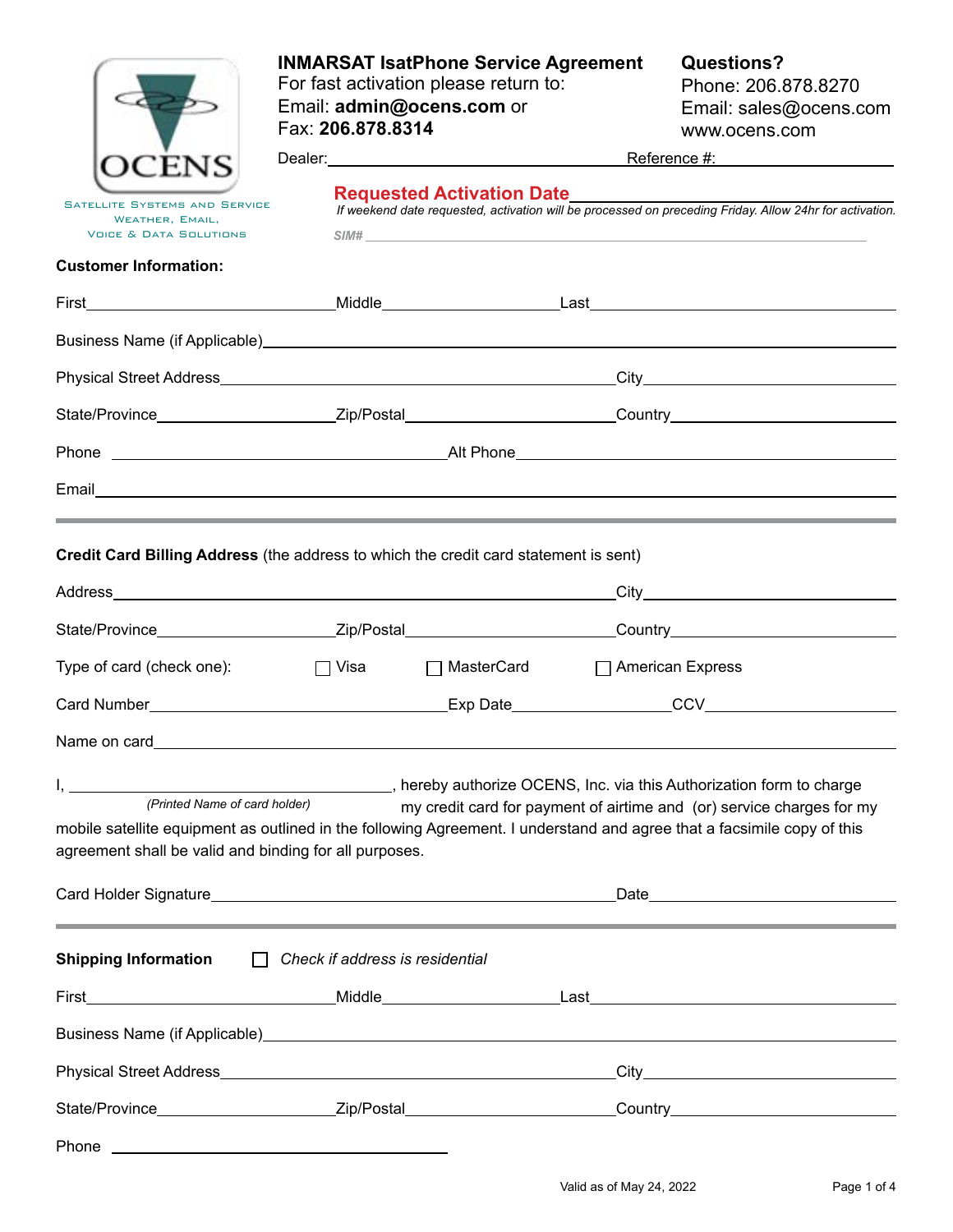# **Airtime Plans INMARSAT IsatPhone Service Agreement**

| Global Prepaid<br><b>Plans</b><br>(Units) | <b>Valid For</b> | Price (USD) <sup>1</sup> | Effective minutes per<br>month |
|-------------------------------------------|------------------|--------------------------|--------------------------------|
|                                           |                  |                          |                                |
| 50                                        | 30 days          | \$54                     | 38                             |
| 100                                       | 90 days          | \$105                    | 77                             |
| 250                                       | 180 days         | \$260                    | 192                            |
| 500                                       | 365 days         | \$515                    | 384                            |
| 1000                                      | 365 days         | \$1025                   | 769                            |

| <b>Global Postpaid</b><br>Plan <sup>4</sup> | Included<br><b>Minutes</b> | <b>Monthly Fee</b><br>$(USD)^1$ | <b>Additional Minute</b><br>Rate<br>(USD/minute) |
|---------------------------------------------|----------------------------|---------------------------------|--------------------------------------------------|
| Standard                                    | 10 Voice or Data           | \$49.95                         | \$0.99                                           |
| Allowance 60                                | 60 Voice or Data           | \$59.95                         | \$0.89                                           |

1 \$50 activation applies to all new accounts.

#### **Additional Services for your Iridium Phone**



No matter where you find yourself on land or sea SpotCast will work through your SMS-capable satellite phone to provide weather information to you. SpotCast is designed specifically for satellite phones and rapidly delivers well-crafted multiperiod weather forecasts across several weather variables.

Please add the following weather report service to my Iridium plan for \$10 per month (\$20 actviation fee applies).

□SpotCast FlyCast FlyCast Aviation Weather (Point forecast/METAR/TAF)

□ SpotCast with WaveCast - offshore wave and swell information



International calling rates apply to voice calls to many satellite phones. Depending on your cellular or PSTN carrier, these rates can be \$5 to \$10 per minute. VOCO dramatically lowers the cost of these calls and allows you to affordably call any satellite phone via a local number. Calls to this VOCO local number are

automatically routed to your satellite phone wherever it is in the world, then billed at a fixed per minute basis rather than the extreme rates long distance carriers will charge persons attempting to speak with you.

Yes, please add VOCO calling to my satellite plan for \$10 per month plus calls. (\$12 activation fee applies) I would like to requested a number with the following area code:

#### <www.ocens.com/voco>

www.ocens.com/spotcast



SnapTrack is OCENS response to the requests of many of our customers for a clean and simple solution to the tracking question. SnapTrack shortens the path from where you are in even the most remote of locations to a screen that captures the

'where' of your wanderings. SnapTrack is compatible with most satellite phones.

Add SnapTrack service for \$10 per month (\$20 activation fee applies)

Valid as of May 24, 2022 Page 2 of 4 <www.ocens.com/snap>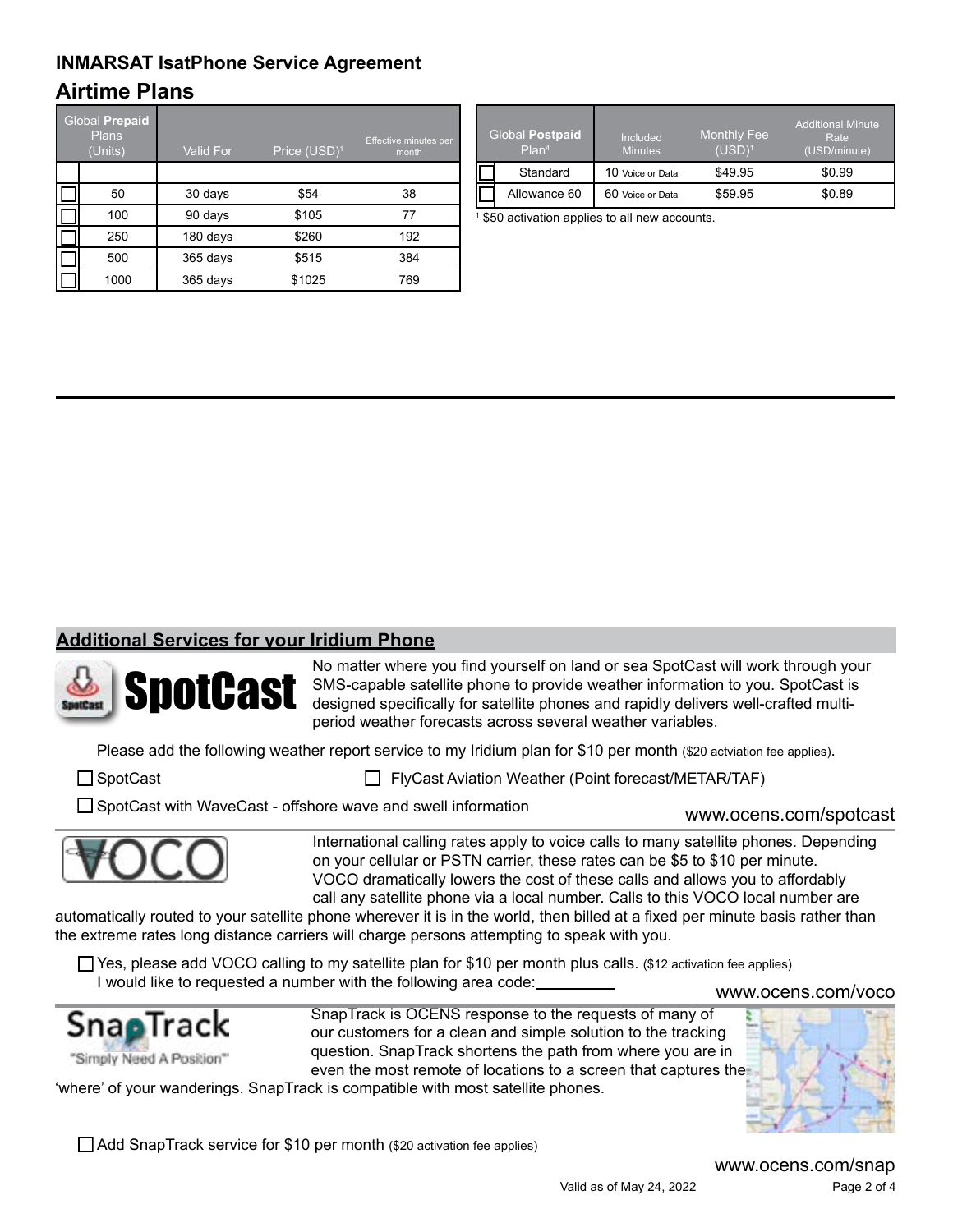#### **INMARSAT IsatPhone Service Agreement**

OCENS, Inc. Satellite Airtime Services Terms & Agreements

- 1. Availability of limited service: Service is generally available to satellite terminals equipped for this service when within the satellite footprint. Service is furnished to Customer or Customers authorized user. A telephone number may not appear in more than one terminal. Customer has no property right in such number. OCENS reserves the right to assign, designate, or change such number, when, in its sole discretion, such action is reasonably necessary in the conduct of business;
- 2. Voice and Data Transmission Use and Dropped Calls: Due to the technical nature of data setups and the inherent sophistication of voice and data transmission through a variety of satellites, systems and networks, OCENS makes no representation as to the success of voice and data calls through the system. Customer agrees that all voice and data call attempts regardless of ultimate successful transmission and termination will be paid for and no credits will be given in the event of disputes of this nature. Along with potential incorrect use (i.e., next to a building/obstruction), satellite systems have inherent flaws and anomalies that can create dropped calls of either voice or data nature. Dropped calls will not be credited. OCENS can provide data setup technical support beyond the normal provided setup instructions at an additional charge. Please consult with OCENS sales representative for further details;
- 3. Customer agrees to remain as a subscriber of the service for at least the Minimum Term or Duration associated with the airtime plan they have chosen in this service agreement. Customers terminating their service prior to the completion of any Minimum Term identified in the subject service agreement are responsible for payment of the balance of the monthly fees still pending on the contract and any other early termination penalties applied by the airtime provider;
- 4. This service agreement cannot be assigned without the written consent of OCENS. OCENS reserves the right to terminate this agreement at any time during the contract period;
- 5. Contractual Limitations: During the contract period, customer may change their pricing plan to a higher bundle (more megabytes or minutes) free of charge but in doing so will renew the applicable minimum contract period. Megabytes or minutes available in the new plan for the remainder of the upgrade month will be pro-rated based on the number of days remaining in that calendar month. If the upgrade occurs within a month, no credit will be given towards the previously active plan's service or consumption fees;
- **6. Account activation, renewal and deactivation: Accounts activated within a given month are billed on a pro-rated basis for the activation month using the number of days remaining in that activation month. Deactivated accounts are NOT pro-rated by the date of deactivation within a calendar month and full month payments of the postpaid monthly fee are due regardless of date of deactivation in the subject month.**

**a) Account deactivation request: Airtime accounts are automatically renewed on their presently active account service plan unless a written request for deactivation (or request to be moved to standby, see 6b below) is received by OCENS by no later than the 25th day of the deactivation month. Such written confirmation from an account holder specifying that they desire that their account be deactivated must be sent to admin@ocens.com. Communication should specify the desired Deactivation Date, and the SIM or MSISDN number of the subject account. If all terms under which the airtime sim was originally activated have been met by the requested Deactivation Date and all outstanding fees are paid, OCENS will complete the requested deactivation of the airtime account no later than at the calendar month end.**

**b) Active airtime accounts moved to Standby status: Airtime accounts are automatically renewed on their presently active account service plan unless a written request that the account be moved to standby (or deactivated, see 6a above) is received by OCENS by no later than the 25th day of the subject month. Such written confirmation from an airtime account holder specifying that they desire that their airtime account be moved to Standby must be sent to admin@ocens.com. Communication should specify the desired month when Standby status is to start and the SIM or MSISDN number of the subject account. If all terms under which the airtime sim was originally activated have been met by the requested Standby Date, OCENS will complete the requested move to Standby no later than at the calendar month end.**

7. Broadband service call-outs:

a) Satellite broadband terminals such as FleetOne, Fleet Broadband, BGAN, Certus, Openport and VSAT are capable of making high speed (broadband) Internet connections that can result in significant bills for satellite airtime if usage is not monitored and controlled. Use extreme caution when connecting a satellite broadband terminal to a computer network that may request or search for Internet access. This could result in the network utilizing the terminal to access the Internet. If you have ANY questions about connecting your terminal to a network, contact a computer network specialist.

#### b) FleetOne:

i) Customer confirms that any Fleet One terminal on which service is to be activated is under 500 GRT. Service must not and cannot be activated on vessels larger than 500 GRT.

 ii) Customer has reviewed FleetOne coverage areas and understands the reach of FleetOne Coastal service and its distinction from FleetOne Global coverage. Customer understands cross-ocean voyaging will require the use of a Global SIM card which is physically distinct from a Coastal SIM. Customer acknowledges that customer is solely responsible for vessel present and anticipated future location and for the activation and use of the FleetOne SIM card applicable to the subject location.

 iii) FleetOne Automatic Activation/Always Accessible Service: Customer recognizes that optimum FleetOne service and cost options are only possible through the use of the OCENS Sidekick satellite Wi-Fi router and an enabled FleetOne automatic activation setting. If Automatic Activation is not enabled, customer will incur Inmarsat minimum connect fees for which they are financially responsible with each email, message, position or weather transfer.

c) Satellite broadband terminals are NOT recognized as maritime distress devices, and customer understands that they should not be used for "SAFETY AT SEA" purposes.

- 8. Invoicing and Guarantee of Payment of Services: OCENS will invoice customer monthly for pending services if prepaid accounts or recurring charges and for services/ minutes used if post-paid accounts. Invoices shall be paid by credit cards. Customer understands that they are responsible for ALL AIRTIME CHARGES, including but not limited to direct airtime, long distance and roaming charges (if applicable) and charges for any customer elected, value-added services (when available). Payment must be made in US dollars. Customer requests for direct billing are subject to credit approval and may be subject to required deposits and/or direct payment by credit card or a guarantee authorized against a valid accepted credit card. OCENS reserves the right to change airtime rates at any time. Minimum billable volume is 0.001 MB;
- 9. Airtime Reserve OCENS shall monitor airtime usage by Customer with this equipment during the term of the use. Should airtime usage by Customer exceed US\$2500 in any seven day period, customer grants to OCENS the authority to charge such usage to customer's credit card immediately and, further, to place an additional US\$2500 in reserve, via credit card payment, against future usage.

Initials:\_\_\_\_\_\_\_\_\_\_